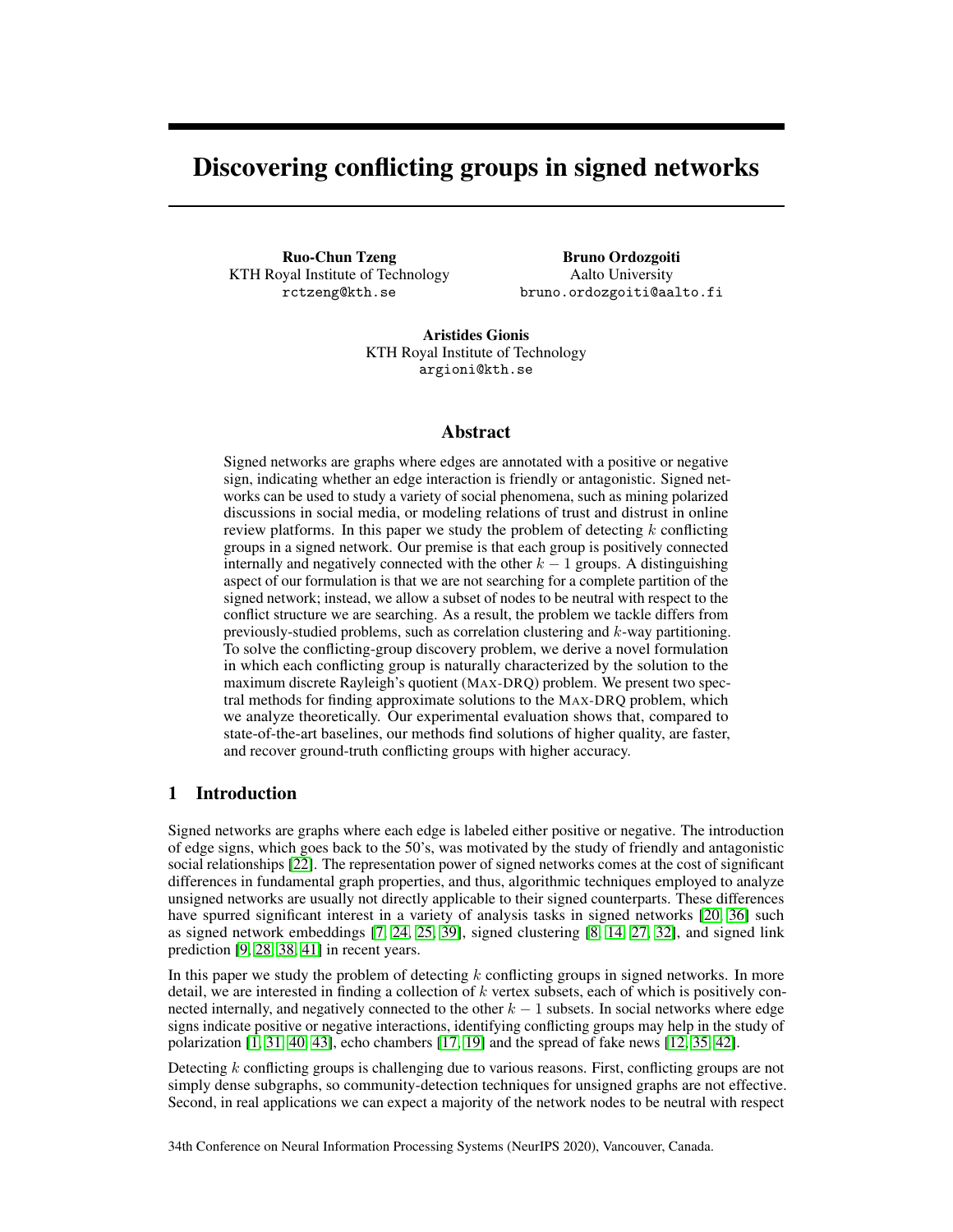to the conflicting structure. As an example, consider a social network where a heated discussion is taking place between different political factions. Most users might not get involved in the quarrel, and thus their interactions are not necessarily consistent with this division. For this reason, methods for signed networks like correlation clustering and k-way partitioning may not be effective.

Our approach for detecting k-conflicting groups in signed networks extends the formulation of Bonchi et al. [\[4\]](#page-9-6), to arbitrary values of k, addressing an open problem left in that work, which studied only the case  $k = 2$ . We argue that simply rounding the principal eigenvectors of the adjacency matrix might yield unsatisfactory results. Instead, we show that the proposed objective can be interpreted in terms of the Laplacian of a complete graph, and rely on the spectral properties of this matrix to derive a novel optimization framework, *spectral conflicting group detection* (SCG). By carefully examining the invariant subspaces of the aforementioned Laplacian, we reformulate the problem as a maximum discrete Rayleigh quotient (MAX-DRO) objective, which is an  $APX$ -hard problem. We propose two algorithms, one deterministic, and one randomized with approximation guarantees. We show that the obtained approximation is essentially the best possible, when using the largest eigenvalue as an upper bound.

We perform an extensive set of experiments to compare the performance of our approach to that of multiple alternatives from the literature, on a variety of synthetic and real datasets. Our algorithms generally run faster, yield solutions of higher quality, and exhibit a better ability to find ground-truth groups than competing methods. In addition, we discuss how to select the number of groups  $k$  in practical scenarios.

# 2 Related work

**Signed graph partition.** Typical formulations partition the nodes of the signed graph into  $k$  sets so that intra-edges are mostly positive and inter-edges are mostly negative. This is a special case of  $k$ conflicting group detection with no neutral nodes. Spectral methods are competitive and we review several representatives here. The signed Laplacian has been used for clustering [\[27\]](#page-10-4), but resulting clusters tend to behave like in unsigned spectral clustering [\[37\]](#page-11-8). k-way balanced normalized cut (BNC) was proposed to address the issue [\[8\]](#page-9-1). Signed Laplacians [\[8,](#page-9-1) [27\]](#page-10-4) were recently generalized through matrix power means [\[32\]](#page-10-5). The state of the art method SPONGE [\[14\]](#page-9-2) is based on a generalized eigenvalue problem for constrained clustering [\[13\]](#page-9-7) and works well on sparse graphs and large  $k$ . All these methods partition the network and are ineffective in the presence of many neutral nodes.

**Correlation clustering** methods partition the entire network, but allow  $k$  to be unspecified. The standard objective [\[2,](#page-9-8) [5,](#page-9-9) [16,](#page-10-10) [6\]](#page-9-10) counts the number of edges that agree (disagree) with the partition, i.e., positive (negative) intra-group edges and negative (positive) inter-group edges, and aims to maximize (minimize) agreement (disagreement). The problem is  $APX$ -hard for general graphs and has many variants. Giotis et al.  $[21]$  consider the case of fixed k and Puleo et al. [\[33\]](#page-10-12) measure per-node error. Our work is inspired by a recent variant [\[4\]](#page-9-6), which formulates the discrete eigenvector problem by maximizing the gap between agreement and disagreement with respect to the total size of two conflicting groups. They propose a randomized  $\mathcal{O}(\sqrt{n})$ -approximation algorithm. However, their approach does not extend to  $k > 2$ , as the two groups are identified by the sign of the optimal vector. In fact, the discrete eigenvector problem is APX-hard and the best known result achieves an approximation guarantee of  $\tilde{\mathcal{O}}(n^{1/3})$  using an SDP-based approach [\[3\]](#page-9-11). The latter SDP formulation cannot be extended to  $k > 2$  as well. In this paper, we generalize the problem as MAX-DRQ and present two algorithms for  $k \geq 2$ .

Antagonistic group mining focuses on the setting with two groups. These works can be divided into direct or indirect. Direct methods [\[18,](#page-10-13) [29,](#page-10-14) [30\]](#page-10-15) search for structures such as bi-cliques or balanced triads. Indirect methods [\[45,](#page-11-9) [46\]](#page-11-10) find frequent conflicting patterns in database transactions. These approaches cannot be easily extended to finding  $k > 2$  conflicting groups.

To our knowledge, our only direct competitor is the KOCG method [\[11\]](#page-9-12). They formulate the problem as trace-maximization, where each group is represented as a simplex with nonzero entries indicating the participation of the nodes in the groups. However, their method finds conflicting groups only within local regions and is sensitive to initialization, often converging to local maxima. Our approach is fundamentally different and experimentally is shown to consistently outperform this baseline.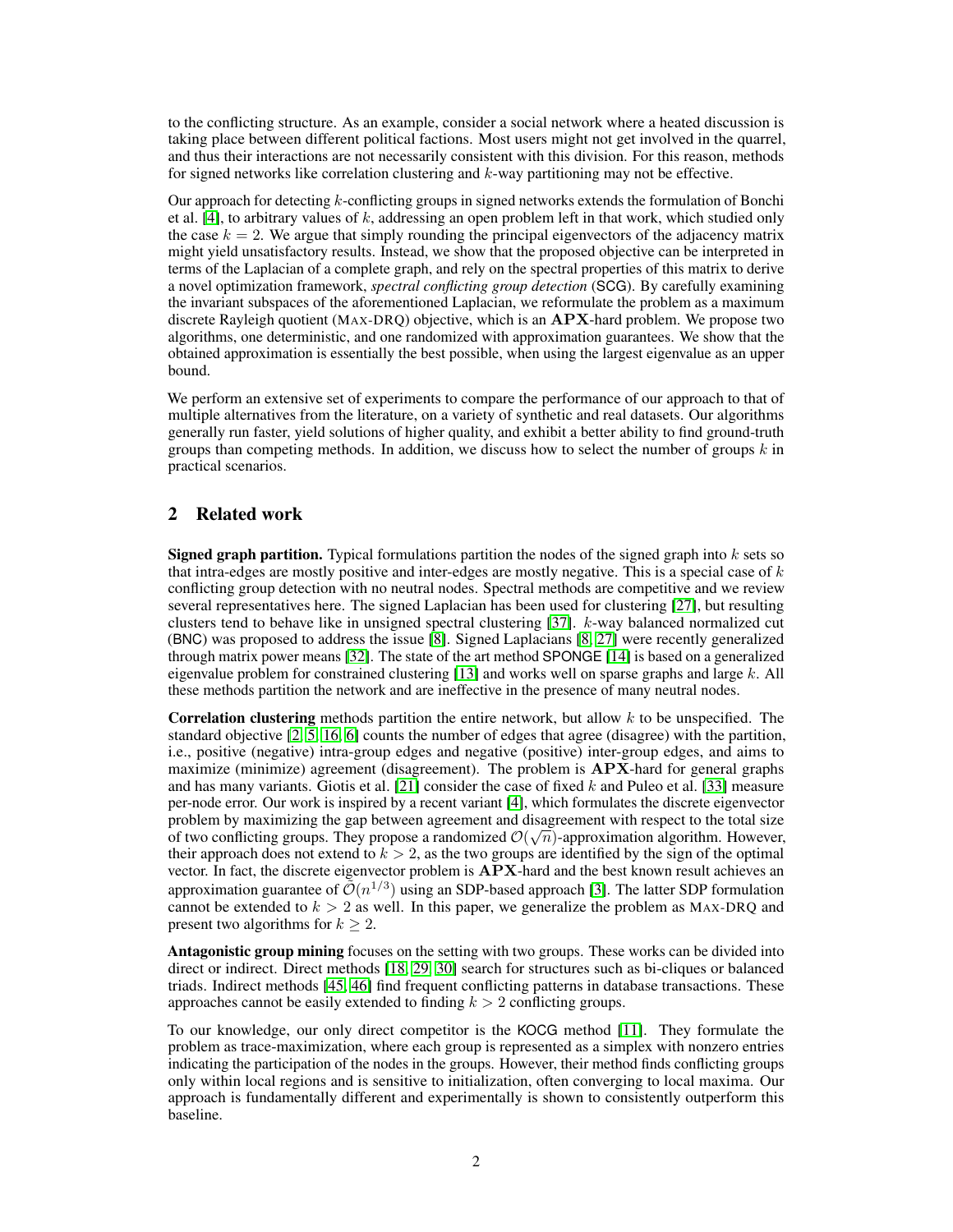## 3 Preliminaries

We focus on simple undirected signed graphs. We denote  $G = (V, E)$  to be a signed graph, with  $E = E_+ \cup E_-\$  consisting of the sets of positive edges  $E_+$  and negative edges  $E_-\$ . The signed adjacency matrix of G is denoted by  $A \in \{-1,0,1\}^{n \times n}$  with  $A_{i,j}$  being  $+1$  if  $(i,j) \in E_+, -1$  if  $(i, j) \in E_-\$  and 0 otherwise. We use  $n = |V|$  and  $m = |E|$  to indicate the number of nodes and edges of the signed graph G. We use  $E(V_1, V_2)$  to denote the set of edges between two subsets  $V_1, V_2 \subseteq V$ , where  $V_1, V_2$  are not required to be disjoint. We define  $E(V_1)$  to be  $E(V_1, V_1)$ , for any  $V_1 \subseteq V$ .

We consider the eigenvalues  $\lambda_1(M) \geq \ldots \geq \lambda_n(M)$  of a symmetric matrix  $M \in \mathbb{R}^{n \times n}$ , arranged in non-increasing order and listed with multiplicities. We denote the corresponding eigenvectors  $\mathbf{v}_1(M), \ldots, \mathbf{v}_n(M)$ , with  $\mathbf{v}_i(M)$  associated with eigenvalue  $\lambda_i(M)$ . By convention,  $\mathbf{v}_1(M)$  is the leading eigenvector and  $\{v_1(M), \ldots, v_i(M)\}\$  are the *i* principal eigenvectors.

We denote by  $I_n$  the identity matrix of size  $n \times n$ , and by  $J_n$  the  $n \times n$  matrix with all elements being 1. For a matrix  $M \in \mathbb{R}^{n \times n}$ , we use  $M_{i,:}$  to indicate its *i*-th row, and  $M_{:,j}$  to refer to its j-th column. We also use  $M_{i,j}$ : to indicate the submatrix of M that consists of rows i to n, and columns j to n. We use  $tr(\cdot)$  to denote the trace of a matrix,  $\langle \cdot, \cdot \rangle_F$  to denote the Frobenius product between two matrices, and  $\langle \cdot, \cdot \rangle$  to denote the dot product between two vectors. We use  $\theta(\mathbf{u}, \mathbf{v}) = \arccos(\langle \mathbf{u}, \mathbf{v}\rangle / (\|\mathbf{u}\|_2 \|\mathbf{v}\|_2)) \in [0, \pi]$  to indicate the angle between two nonzero vectors  $\mathbf{u}, \mathbf{v} \in \mathbb{R}^n$ . Finally, we write  $[n]$  to denote the set  $\{1, \ldots, n\}$ .

Note. All omitted proofs can be found in the supplementary material.

# 4 Problem formulation

Given a signed graph  $G = (V, E)$  and an integer k, our goal is to find k mutually-disjoint node sets  $S_1, \ldots, S_k \subseteq V$  that have the following informally-stated properties:

**Property 1** *For all*  $i, j \in [k]$ *, with*  $i \neq j$ *, the edges in*  $E(S_i)$  *are mostly positive, whereas the edges in*  $E(S_i, S_j)$  are mostly negative.

<span id="page-2-3"></span>**Property 2** *There should be a large number of interactions among the nodes of*  $S_1, \ldots, S_k$  *relative to the total number of nodes in these groups. In other words, the subgraph induced by*  $S_1, \ldots, S_k$ *should be as dense as possible.*

Inspired by the formulation of Bonchi et al. [\[4\]](#page-9-6), our objective function is also a variant of the correlation-clustering problem [\[2\]](#page-9-8), but with certain differences that we discuss below. For a set of groups  $S_1, \ldots, S_k$  as a candidate solution, we quantify Property [1](#page-2-0) by using the objective

<span id="page-2-1"></span><span id="page-2-0"></span>
$$
f(S_1, \ldots, S_k) = \sum_{h \in [k]} \sum_{(i,j) \in E(S_h)} A_{i,j} + \frac{1}{k-1} \sum_{\substack{h,\ell \in [k] \\ h \neq \ell}} \sum_{(i,j) \in E(S_h, S_\ell)} (-A_{i,j}).
$$
 (1)

Compared to the standard objective of correlation clustering [\[2\]](#page-9-8), which treats all edges equally, our objective in Equation [\(1\)](#page-2-1) weighs an intra-group edge  $k - 1$  times more heavily than an inter-group edge. The rationale is as follows: suppose the group sizes and edge densities stay fixed as  $k$  increases. Since the number of inter-group edges grows quadratically with  $k$  and the number of intra-group edges grows linearly with  $k$ , the weighting in Equation [\(1\)](#page-2-1) prevents the inter-group edges from dominating the objective. The value of  $(k - 1)$  in the denominator is chosen so that our objective reduces to the standard case, i.e., the formulation of Bonchi et al. [\[4\]](#page-9-6), when  $k = 2$ .

By introducing an indicator matrix  $X \in \{0,1\}^{n \times k}$  with  $X_{i,j} = 1$  if node  $i \in S_j$  and 0 otherwise, our objective in Equation [\(1\)](#page-2-1) can be rewritten as

<span id="page-2-2"></span>
$$
f(S_1, \ldots, S_k) = \langle A, XX^T \rangle_F - \frac{\langle A, X J_k X^T \rangle_F - \langle A, XX^T \rangle_F}{k - 1} = \frac{\langle A, X L_k X^T \rangle_F}{k - 1}, \qquad (2)
$$

where  $L_k = kI_k - J_k$ . The term  $XL_kX^T$  in Equation [\(2\)](#page-2-2) captures explicitly the relationship between the k groups as  $(X L_k X^T)_{i,j}$  is positive (negative) whenever nodes i and j are in the same (different) groups. Also,  $(X L_k X^T)_{i,j} = 0$  if either node i or node j does not belong to any of the groups.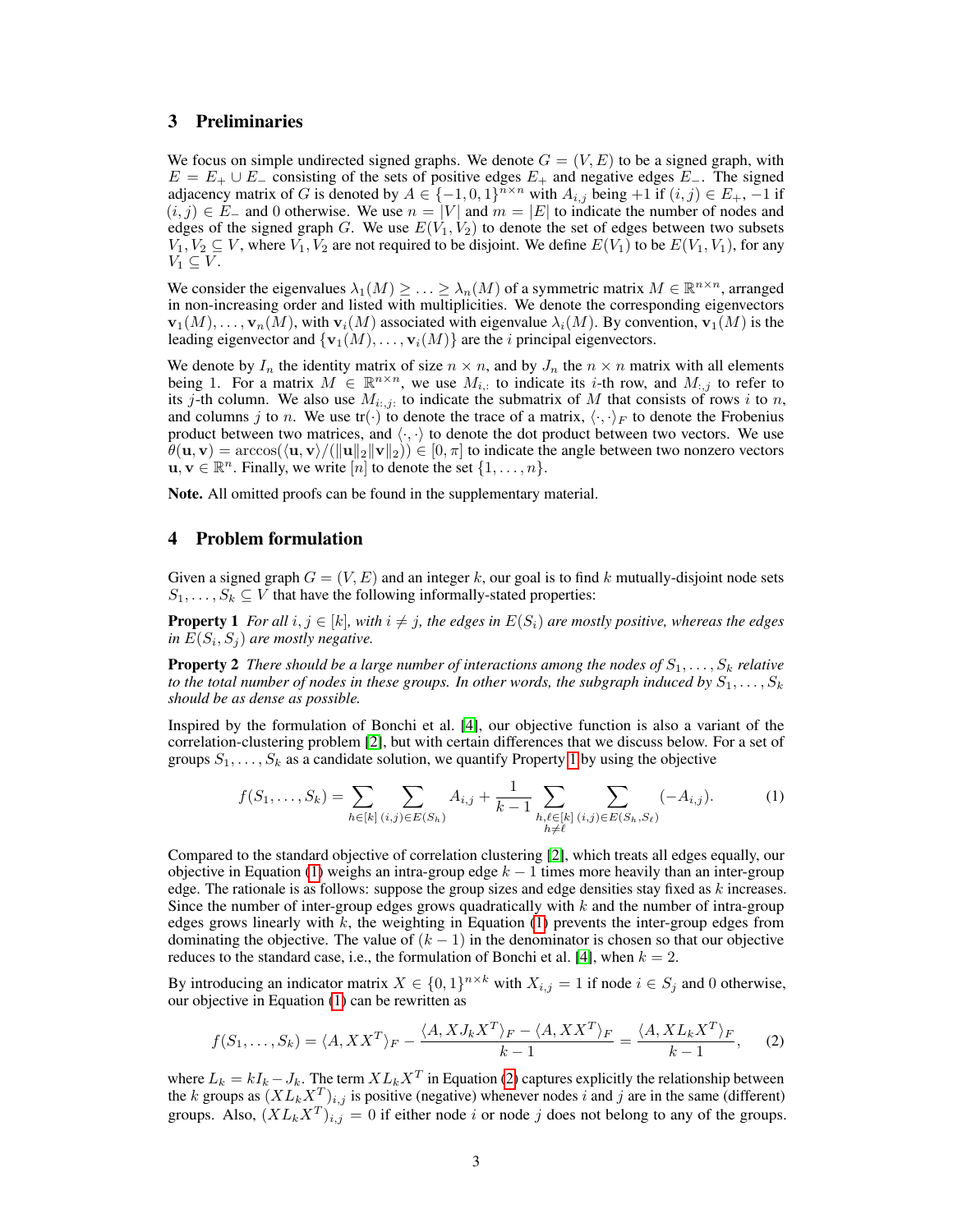Hence, the value of the Frobenius product  $\langle A, X L_k X^T \rangle_F$  quantifies Property [\(1\)](#page-2-0) for the groups  $S_1, \ldots, S_k$  (which are encoded in matrix X).

Next, we analyze the matrix  $L_k$ , which is a fixed matrix not depending on the input signed graph. Let  $L_k = U \tilde{D} U^T$  be the eigendecomposition of  $L_k$ , where  $D = diag([0, k, ..., k]) \in \mathbb{R}^{k \times k}$ , and  $U \in \mathbb{R}^{k \times k}$  is a real-valued orthogonal matrix. As the geometric multiplicity of eigenvalue k is  $k - 1$ , the matrix U is not unique. For the rest of the paper, we restrict our choice of U to be the following √

$$
(U_{:,1})^T = 1/\sqrt{k} [1, ..., 1], \qquad (U_{:,2})^T = c_1 [k-1, -1, ..., -1],
$$
  
\n
$$
(U_{:,3})^T = c_2 [0, k-2, -1, ..., -1], \qquad (U_{:,k})^T = c_{k-1} [0, ..., 0, 1, -1],
$$
\n(3)

where  $c_i = 1/\sqrt{(k-i+1)(k-i)}$ , for  $i = 1, ..., k-1$ .

By the change of variables  $Y = XU$ , we can rewrite our objective in Equation [\(2\)](#page-2-2) as

$$
\langle A, XL_k X^T \rangle_F = \langle A, Y \text{diag}([0, k, \dots, k]) Y^T \rangle_F = k \operatorname{tr}((Y_{:,2:})^T A(Y_{:,2:})). \tag{4}
$$

To account for Property [\(2\)](#page-2-3) we normalize our objective with the total number of nodes in the groups  $S_1, \ldots, S_k$ , which can be written as

<span id="page-3-1"></span>
$$
\sum_{i \in [k]} |S_i| = \text{tr}(Y^T Y) = k (Y_{:,1})^T (Y_{:,1}) = \frac{k}{k-1} \text{tr}((Y_{:,2:})^T (Y_{:,2:})).
$$
\n(5)

Finally we replace the constraints on the indicator matrix  $X$  with the constraint that the rows of  $Y$ should take values in the set  $\{0, U_{1,1}, \ldots, U_{k,:}\}$ . The equivalence holds since  $X_{i,:}$  picks the j-th row of U if  $i \in S_j$ . Putting all this together, we can now give the final formulation of our problem:

<span id="page-3-0"></span>
$$
\max_{Y \in \mathbb{R}^{n \times k} \setminus \{\mathbf{0}\}} \frac{\text{tr}((Y_{\cdot,2\cdot})^T A(Y_{\cdot,2\cdot}))}{\text{tr}((Y_{\cdot,2\cdot})^T (Y_{\cdot,2\cdot}))},
$$
\n
$$
\text{subject to} \quad Y_{i,:} \in \{\mathbf{0}, U_{1,:}, \dots, U_{k,:}\}, \text{ for all } i = 1, \dots, n.
$$
\n
$$
(6)
$$

Intuitively, our objective aims to find small-size conflicting groups with many edges satisfying Property [\(1\)](#page-2-0). Note that if we ignore the weighting between the inter-group and intra-group edges, Equa-tion [\(6\)](#page-3-0) can be expressed as  $(\#\{\text{edges satisfying Property (1)}\}-\#\{\text{edges violating Property (1)}\})$  $(\#\{\text{edges satisfying Property (1)}\}-\#\{\text{edges violating Property (1)}\})$  $(\#\{\text{edges satisfying Property (1)}\}-\#\{\text{edges violating Property (1)}\})$ divided by  $|\bigcup_{h\in[k]} S_h|.$ 

Also, note that our optimization problem, as formulated above, is different from the trace-maximization problem [\[26\]](#page-10-16), which given two  $n \times n$  matrices M and A, seeks to find an  $n \times d$ matrix Z to maximize the form tr $(\bar{Z}^T A Z)$ , subject to the constraint  $Z^T M Z = I_d$ . The reason is that since we have no constraint on the group sizes, there is no predefined matrix  $M$  to require  $X^T M X = I_k.$ 

## 5 Proposed spectral approach

The problem we study has been shown to be  $APX$ -hard for the special case of  $k = 2$  [\[3\]](#page-9-11). Here we consider a generalization for any  $k \ge 2$ . In this section we present an efficient spectral algorithm by leveraging the problem formulation [\(6\)](#page-3-0).

Our starting point is that matrix  $U$ , as seen in Equations [\(3\)](#page-3-1), is almost lower-triangular. We can use this observation to partition  $Y_{:,2:}$  column-wise, and reformulate the constraints in problem formulation [\(6\)](#page-3-0) as follows:

$$
Y_{:,2} \in \{0, -c_1, c_1(k-1)\}^n \text{ implies } Y_{i,2} = \begin{cases} c_1(k-1) & \text{if } i \in S_1, \\ -c_1 & \text{if } i \in \bigcup_{h=2}^k S_h, \end{cases}
$$
  

$$
Y_{:,3} \in \{0, -c_2, c_2(k-2)\}^n \text{ implies } Y_{i,3} = \begin{cases} 0 & \text{if } i \in S_1, \\ c_2(k-2) & \text{if } i \in S_2, \\ -c_2 & \text{if } i \in \bigcup_{h=3}^k S_h, \end{cases}
$$
  

$$
\vdots
$$
  

$$
Y_{:,k} \in \{0, -c_{k-1}, c_{k-1}\}^n \text{ implies } Y_{i,k} = \begin{cases} 0 & \text{if } i \in \bigcup_{h=1}^{k-2} S_h, \\ c_{k-1} & \text{if } i \in S_{k-1}, \\ -c_{k-1} & \text{if } i \in S_k. \end{cases}
$$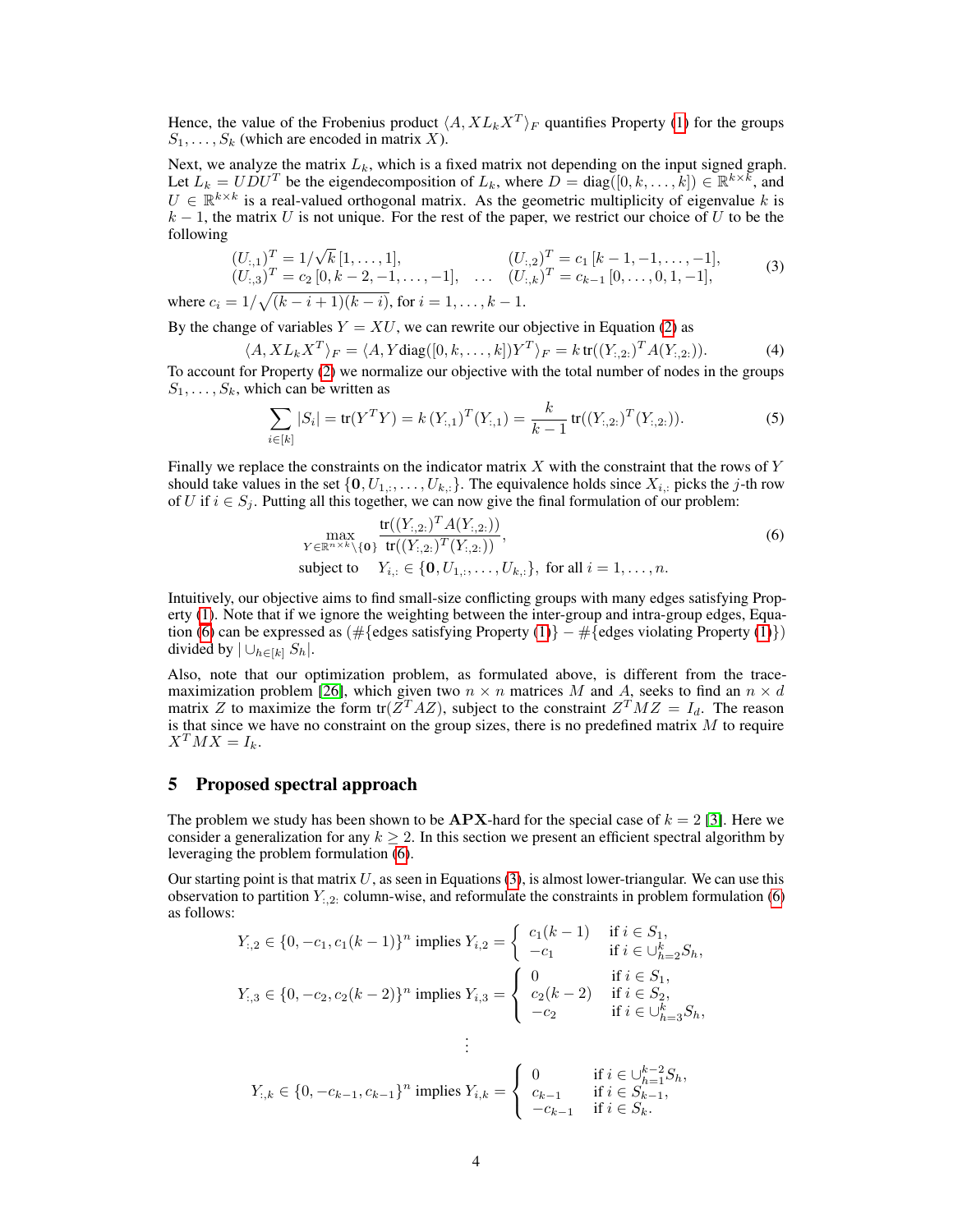**Input** : A is the adjacency matrix of the signed network; k is the number of groups. **Output :** Groups  $S_1, \ldots, S_k$ .  $A^{(0)} \leftarrow A$ ; for  $t = 1, \ldots, k - 1$  do  ${\bf r}^{(t)} \leftarrow {\sf Solve\text{-}Max\text{-}D R Q } (A^{(t-1)}, k - t)$ ; // See Algorithm [2](#page-5-0) if  $t < k - 1$  then  $S_t \leftarrow \{ i \notin \bigcup_{j=1}^{t-1} S_j : |\mathbf{r}_i^{(t)}| = (k-t) \};$  $A^{(t)} \leftarrow A^{(t-1)}$ ;  $A_{i,:}^{(t)} \leftarrow \bm{0}_{1\times n} \text{ and } A_{:,i}^{(t)} \leftarrow \bm{0}_{n\times 1} \text{ for all } i \in S_t \text{ ; } \text{\hspace{1cm}} \text{\hspace{1cm}} \text{\hspace{1cm}} \text{\hspace{1cm}} \text{\hspace{1cm}} \text{\hspace{1cm}} \text{\hspace{1cm}} \text{\hspace{1cm}} \text{\hspace{1cm}} \text{\hspace{1cm}} \text{\hspace{1cm}} \text{\hspace{1cm}} \text{\hspace{1cm}} \text{\hspace{1cm}} \text{\hspace{1cm}} \text{\hspace{1cm}} \text{\hspace{1cm}} \$ else  $S_{k-1} \leftarrow \{i \notin \bigcup_{j=1}^{t-1} S_j : \mathbf{r}_i^{(t)} = 1\}$  and  $S_k \leftarrow \{i \notin \bigcup_{j=1}^{t-1} S_j : \mathbf{r}_i^{(t)} = -1\}$ ; end return  $S_1, \ldots, S_k$ ;

<span id="page-4-1"></span>Notice that  $Y_{i,j} = 0$  for all  $i \in \bigcup_{h=1}^{j-2} S_h$  and  $Y_{i,j} = -c_{j-1}$  for all  $i \in \bigcup_{h=j}^k S_h$ . We let  $A^{(0)} = A$ , and we define  $A^{(t)}$  to be the adjacency matrix that results after removing from  $A^{(t-1)}$  all entries that correspond to edges incident to nodes in  $S_t$ . Then, the objective function [\(6\)](#page-3-0) is equivalent to

$$
\frac{\text{tr}((Y_{:,2:})^T A(Y_{:,2:}))}{\text{tr}((Y_{:,2:})^T (Y_{:,2:}))} = \sum_{t=1}^{k-1} w_t \frac{(Y_{:,t+1})^T A(Y_{:,t+1})}{(Y_{:,t+1})^T (Y_{:,t+1})} = \sum_{t=1}^{k-1} w_t \frac{(Y_{:,t+1})^T A^{(t-1)} (Y_{:,t+1})}{(Y_{:,t+1})^T (Y_{:,t+1})},
$$
(7)

where  $w_t = (Y_{t,t+1})^T (Y_{t,t+1}) / tr((Y_{t,2})^T (Y_{t,2})) \in [0,1]$  and  $\sum_{t=1}^{k-1} w_t = 1$ . In other words, Equation [\(7\)](#page-4-0) shows that the objective function [\(6\)](#page-3-0) is a convex combination of  $k - 1$  discrete Rayleigh quotients. Moreover, Equation [\(7\)](#page-4-0) also suggests that the solution  $Y_{t,t+1}$  characterizes the group  $S_t$  that conflicts the most with the (not yet decided) rest of groups  $S_h$  for  $h > t$ . Based on this observation, we propose a scheme SCG (spectral conflicting groups), shown as Algorithm [1.](#page-4-1)

SCG executes  $k-1$  iterations. At the t-th iteration, for each  $t \in [k-1]$ , we find the vector  $Y_{t,t+1}$  that maximizes the discrete Rayleigh quotient of  $A^{(t-1)}$ , while satisfying the constraints set on matrix Y. We refer to this problem as MAX-DRQ:

<span id="page-4-0"></span>
$$
\mathbf{r}^{(t)} = \underset{\mathbf{x} \in \{0, -1, k-t\}^n \setminus \{\mathbf{0}\}}{\operatorname{argmax}} \frac{\mathbf{x}^T A^{(t-1)} \mathbf{x}}{\mathbf{x}^T \mathbf{x}}.
$$
 (8)

The vector  $Y_{t,t+1}$  is then given by  $Y_{t,t+1} = c_t \, \mathbf{r}^{(t)}$ . We note that our scheme works with any method that solves the MAX-DRQ problem. In Algorithm [1](#page-4-1) (SCG) we refer to such a general method as Solve-Max-DRQ. Strategies to solve MAX-DRQ are presented in Section [6.](#page-4-2) Once the MAX-DRQ problem is solved in the t-th iteration, the vector  $r^{(t)}$  is obtained. If  $t < k - 1$ , the t-th group is recovered by  $S_t = \{i \notin \cup_{j=1}^{t-1} S_j : | \mathbf{r}_i^{(t)}| = (k-t)\},$  and if  $t = k-1$  (last iteration), the last two groups are recovered by  $S_{k-1} = \{i \notin \cup_{j=1}^{t-1} S_j : \mathbf{r}_i^{(t)} = 1\}$  and  $S_k = \{i \notin \cup_{j=1}^{t-1} S_j : \mathbf{r}_i^{(t)} = -1\}.$ 

Note that Equation [\(7\)](#page-4-0) justifies why it is not a good idea to use the  $k - 1$  principal vectors of A to identify the conflicting groups: the reason is that the coefficients  $[w_t]$  are not fixed values.

### <span id="page-4-2"></span>6 Solving the maximum discrete Rayleigh quotient problem

In this section we present two solutions for MAX-DRQ. Our first solution is a deterministic algorithm presented in Section [6.1.](#page-5-1) The second solution is a randomized algorithm presented in Section [6.2.](#page-6-0) Both solutions first compute the leading eigenvector  $v_1$  of the input matrix  $A^{(t-1)}$ , and then round  $v_1$  to the appropriate discrete form. The difference is the rounding method. We refer to this generic algorithm as Solve-Max-DRQ, and it is the procedure used in the iterative step of SCG. Pseudocode for Solve-Max-DRQ is given as Algorithm [2.](#page-5-0)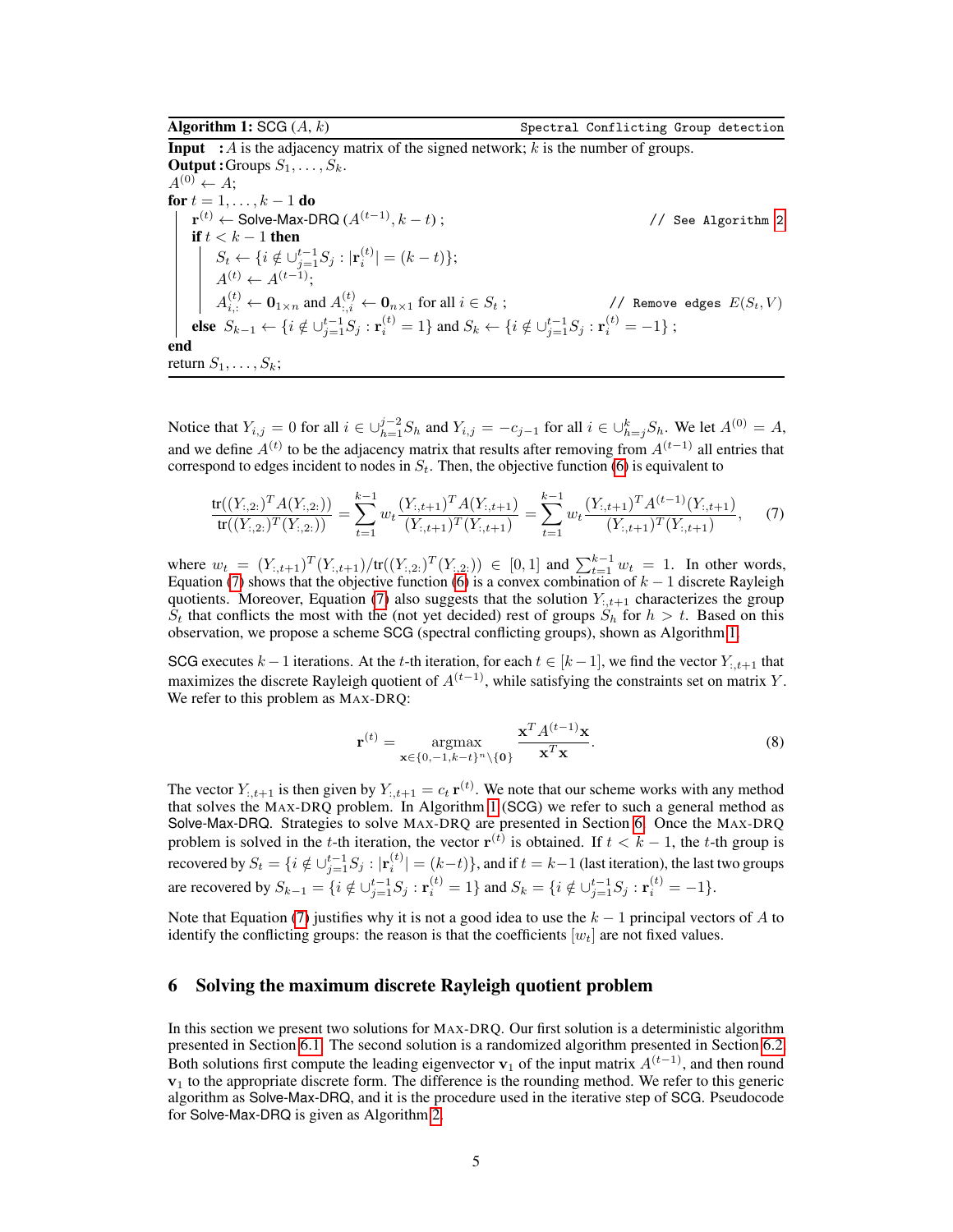**Algorithm 2:** Solve-Max-DRQ  $(A, q)$  Find maximum discrete Rayleigh quotient **Input** :Square and symmetric matrix  $\overline{A}$ , and positive integer  $q$ . **Output :** The rounded vector  $\mathbf{r} \in \{0, -1, q\}^n$ .  $v \leftarrow$  the leading eigenvector of A;  $(d_1, \mathbf{r}_1) \leftarrow \text{Round}(\mathbf{v}, q)$ ;<br>  $(d_2, \mathbf{r}_2) \leftarrow \text{Round}(-\mathbf{v}, q)$ ;<br>  $d_1 = \sin \theta(\mathbf{v}, \mathbf{r}_1)$ <br>  $d_2 = \sin \theta(-\mathbf{v}, \mathbf{r}_2)$  $(d_2, r_2) \leftarrow$  Round $(-\mathbf{v}, q)$ ; if  $d_1 \leq d_2$  then  $\mathbf{r} \leftarrow \mathbf{r}_1$ ; else  $r \leftarrow r_2$ ; return r;

<span id="page-5-0"></span>**Algorithm 3:** MinAngleRound  $(v, q)$  Deterministic rounding by minimum-angle heuristic **Input** :Vector  $\mathbf{v} \in \mathbb{R}^n$  and positive integer q.

**Output :** Vector  $\mathbf{u}^* \in \{0, -1, q\}^n$  with min angle to **v**.  $\{i_k\}_{k=1}^n \leftarrow$  Sort v and return the indexes such that  $v_{i_1} \geq \ldots \geq v_{i_n}$ ;  $(d, \mathbf{u}^*) \leftarrow (\infty, \mathbf{0});$  $(k_1, k_2) \leftarrow (0, n + 1);$ while  $k_1 < k_2$  do  $\mathbf{u}_1 \leftarrow$  set the  $i_{k_1+1}$ -th element of  $\mathbf{u}^*$  to  $q$ ;  $\mathbf{u}_2 \leftarrow$  set the  $i_{k_2-1}$ -th element of  $\mathbf{u}^*$  to  $-1$ ; if  $\min\{\sin \theta(\mathbf{v}, \mathbf{u}_1), \sin \theta(\mathbf{v}, \mathbf{u}_2)\} \ge d$  then break; if  $\sin \theta(\mathbf{v}, \mathbf{u}_1) < \sin \theta(\mathbf{v}, \mathbf{u}_2)$  then  $(k_1, d, \mathbf{u}^*) \leftarrow (k_1 + 1, \sin \theta(\mathbf{v}, \mathbf{u}_1), \mathbf{u}_1);$ **else** (k<sub>2</sub>, d, **u**<sup>\*</sup>) ← (k<sub>2</sub> − 1, sin θ(**v**, **u**<sub>2</sub>), **u**<sub>2</sub>); end return  $(d, \mathbf{u}^*);$ 

#### <span id="page-5-2"></span><span id="page-5-1"></span>6.1 Deterministic rounding

Our goal is to find a discrete vector  $\mathbf{v}^* \in \{0, -1, q\}^n$  that maximizes the quotient  $\mathbf{x}^T A^{(t-1)} \mathbf{x} / (\mathbf{x}^T \mathbf{x})$ . Let v be the leading eigenvector of  $A^{(t-1)}$ , i.e., the real-valued maximizer of  $x^T A^{(t-1)} x/(x^T x)$ . The idea is to round v to a discrete vector  $\mathbf{u}^* \in \{0, -1, q\}^n$  that minimizes  $\sin \theta(\mathbf{v}, \mathbf{u})$ , among all vectors  $\mathbf{u} \in \{0, -1, q\}^n$ . It can be shown that such  $\mathbf{u}^*$  can be found by restricting the search over  $\mathcal{O}(n^2)$  thresholded candidate vectors obtained by v. We formalize this below.

**Definition 1** Let  $\mathbf{v} \in \mathbb{R}^n$ ,  $q \in [k-1]$  and  $a, b \in \mathbb{R}$  be given. Define a threshold function  $\sigma_{a,b}$ :  $\mathbb{R}^n \to \mathbb{R}^n$  that maps **v** to a new vector  $\sigma_{a,b}(\mathbf{v})$ , whose *i*-th coordinate is

$$
\sigma_{a,b}(\mathbf{v})_i = \begin{cases} q & \text{if } \mathbf{v}_i \ge a > 0, \\ -1 & \text{if } \mathbf{v}_i \le b < 0, \\ 0 & \text{otherwise,} \end{cases}
$$

and denote  $\mathcal{T} = \{t_i\}_{i=0}^{n+1}$  the sequence of all possible thresholds over the coordinates of **v**, that is,  $t_0 = \infty$ ,  $t_{n+1} = -\infty$  and  $t_i$  is the *i*-th largest coordinate of **v**, for  $i \in [n]$ . Then, the set of all *possible thresholded vectors of* **v** *is denoted by*  $\Gamma(\mathbf{v}) = {\sigma_{a,b}(\mathbf{v}) : for all  $a, b \in \mathcal{T}}$ *).*$ 

Given a vector **v**, the discrete vector  $\mathbf{u}^* \in \{0, -1, q\}^n$  that minimizes  $\sin \theta(\mathbf{v}, \mathbf{u})$  can be computed by using the following result.

**Lemma 1** Let  $\mathbf{v} \in \mathbb{R}^n$  and  $q \in [k-1]$  be given. The minimizer of  $\sin \theta(\mathbf{v}, \mathbf{u})$  over all  $\mathbf{u} \in$  $\{0, -1, q\}^n$  *is equal to the minimizer of*  $\sin \theta(\mathbf{v}, \mathbf{u})$  *over all*  $\mathbf{u} \in \Gamma(\mathbf{v}) \cup \Gamma(-\mathbf{v})$ *.* 

Since the size of the set  $\Gamma(\mathbf{v}) \cup \Gamma(-\mathbf{v})$  is  $\mathcal{O}(n^2)$ , enumerating all vectors to find the optimal u is not efficient for large datasets. To make our method scalable, we propose a linear-time rounding heuristic in Algorithm [3,](#page-5-2) which finds a local optimum.

This heuristic works by initializing two indexes  $k_1, k_2$ , the indexes of the two thresholds, which are initially set to 0 and  $n + 1$ , respectively. At each iteration, we move only 1 threshold, we either increase  $k_1$  by 1 or decrease  $k_2$  by 1. This is determined by comparing  $\sin \theta(\mathbf{v}, \sigma_{t_{k_1+1},t_{k_2}}(\mathbf{v}))$  and  $\sin \theta(\mathbf{v}, \sigma_{t_{k_1}, t_{k_2-1}}(\mathbf{v}))$  and choosing the smaller option.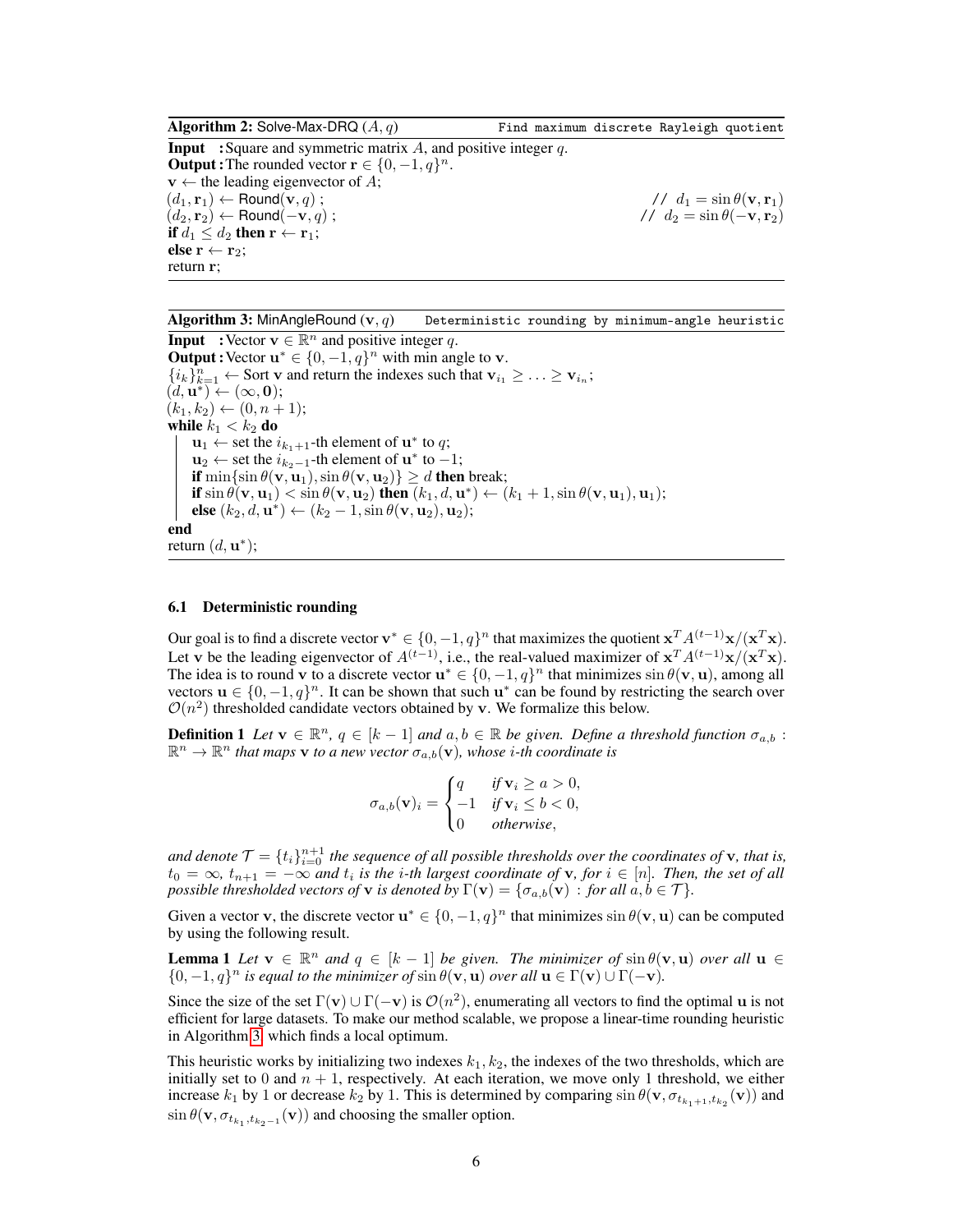**Algorithm 4:** RandomRound  $(v, q)$  Randomized rounding

**Input** :Vector  $\mathbf{v} \in \mathbb{R}^n$  and positive integer q. **Output :** Vector  $\mathbf{u} \in \{0, -1, q\}^n$ , a randomized rounded vector of **v**.  $\mathbf{u} \leftarrow \mathbf{0}$ ; for  $i = 1, \ldots, n$  do if  $v_i > 0$  then  $u_i \leftarrow q$  Bernoulli $(|v_i|/q)$ ; else if  $v_i$  < 0 then  $u_i$  ← (-1) Bernoulli( $|v_i|$ ); end  $d \leftarrow \sin \theta(\mathbf{v}, \mathbf{u});$ return  $(d, \mathbf{u})$ ;

#### <span id="page-6-1"></span><span id="page-6-0"></span>6.2 Randomized rounding

Our second algorithm for maximizing  $x^T A^{(t-1)}x/(x^T x)$  in  $\{0, -1, q\}^n$  is a randomized-rounding scheme starting with the eigenvector v of  $A^{(t-1)}$ . Pseudocode is shown in Algorithm [4.](#page-6-1)

In more detail, we round v onto  $\{0, -1, q\}^n$  by drawing Bernoulli trials. For each positive coordinate  $v_i$  we set  $u_i \sim q$  Bernoulli $(|v_i|/q)$ , for each negative coordinate  $v_i$  we set  $u_i \sim (-1)$  Bernoulli $(|v_i|)$ , and if  $v_i = 0$  we set  $u_i = 0$ . In this way, we have  $\mathbb{E}[u] = v$ . By applying similar arguments to the ones presented by Bonchi et al. [\[4\]](#page-9-6), we can show that the randomized-rounding algorithm provides a a metal of the mass of the mass of the mass of the mass of the mass of the mass of the mass of the mass of the mass of the  $\mathcal{O}(q\sqrt{n})$ -approximation guarantee to the MAX-DRQ problem. We present this result as Theorem [1.](#page-6-2) Furthermore, Corollary [1](#page-6-3) states that this result is tight for  $k = 2$ .

<span id="page-6-2"></span>Theorem 1 *Let* v *be the leading eigenvector of the adjacency matrix* A *of a signed graph, and let* √  $q \geq 1$  *be a positive integer. Then, the RandomRound <i>algorithm with*  $(v, q)$  *as input is a*  $(q\sqrt{n})$ *approximation to the optimum of the corresponding* MAX-DRQ *problem.*

Lemma 2 *Let* OPT *be the optimum solution to the* MAX-DRQ *problem. There exists a problem* **Lemma** 2 Let  $OF1$  be the optimum solutions instance such that  $\lambda_1(A) \geq OPT \cdot \Omega(\sqrt{n})$ .

<span id="page-6-3"></span>**Corollary 1** *The integrality gap of algorithm* RandomRound *is*  $\Omega(\sqrt{n})$ *, and thus, the approximation result of Theorem [1](#page-6-2) is asymptotically tight up to a factor of* q*.*

## 7 Experimental evaluation

In this section, we evaluate our framework with both synthetic and real-world graphs. All the experiments are executed on a machine with Intel Core i5 at 1.8 GHz with 8 GB RAM. All methods have been implemented in Python  $3<sup>1</sup>$  $3<sup>1</sup>$  $3<sup>1</sup>$ . The datasets we have used are all publicly available and the detailed information can be found in Supplementary § [D.1.](#page-0-0) Beyond the experiments discussed here, we present more results in Supplementary § [D,](#page-0-0) including execution times, and a discussion on deciding the number of groups k.

Proposed methods. Our approach (SCG) is a framework that admits different methods to solve MAX-DRQ. We have instantiated our framework with the following routines. *Minimum angle*: the deterministic rounding algorithm presented in Section [6.1;](#page-5-1) *Randomized rounding*: the randomized rounding algorithm presented in Section [6.2;](#page-6-0) *Maximum objective*: a generalization of EigenSign [\[4\]](#page-9-6), that rounds  $\mathbf{v}_1(A)$  by finding an optimal threshold to maximize the objective; *Bansal*: motivated by the pivot for correlation clustering [\[2\]](#page-9-8), which finds two conflicting groups by considering the neighborhood of a single node, and using the node that results in the maximum value of the objective. These instantiations are denoted by SCG-MA, SCG-R, SCG-MO, and SCG-B, respectively.

Baselines. We use the following baselines: KOCG [\[11\]](#page-9-12) is a method designed for a similar formulation to ours. We use the authors' implementation [\[10\]](#page-9-13) with default hyperparameters  $\alpha = 1/(k - 1)$ ,  $\beta = 50$ , and  $\ell = 5000$ . As KOCG returns a ranked list of disjoint subgraphs, each containing k conflicting groups, we pick the k groups contained in their *top-1* and *top-*r subgraphs. We choose  $r$  so that the total group size equals the one returned by SCG-MA. We use two spectral algorithms: BNC [\[8\]](#page-9-1), which optimizes *balanced normalized cut*; and SPONGE [\[14\]](#page-9-2), a method particularly suitable

<span id="page-6-4"></span><sup>1</sup> [https://github.com/rutzeng/SCG-NeurIPS2020.](https://github.com/rutzeng/SCG-NeurIPS2020)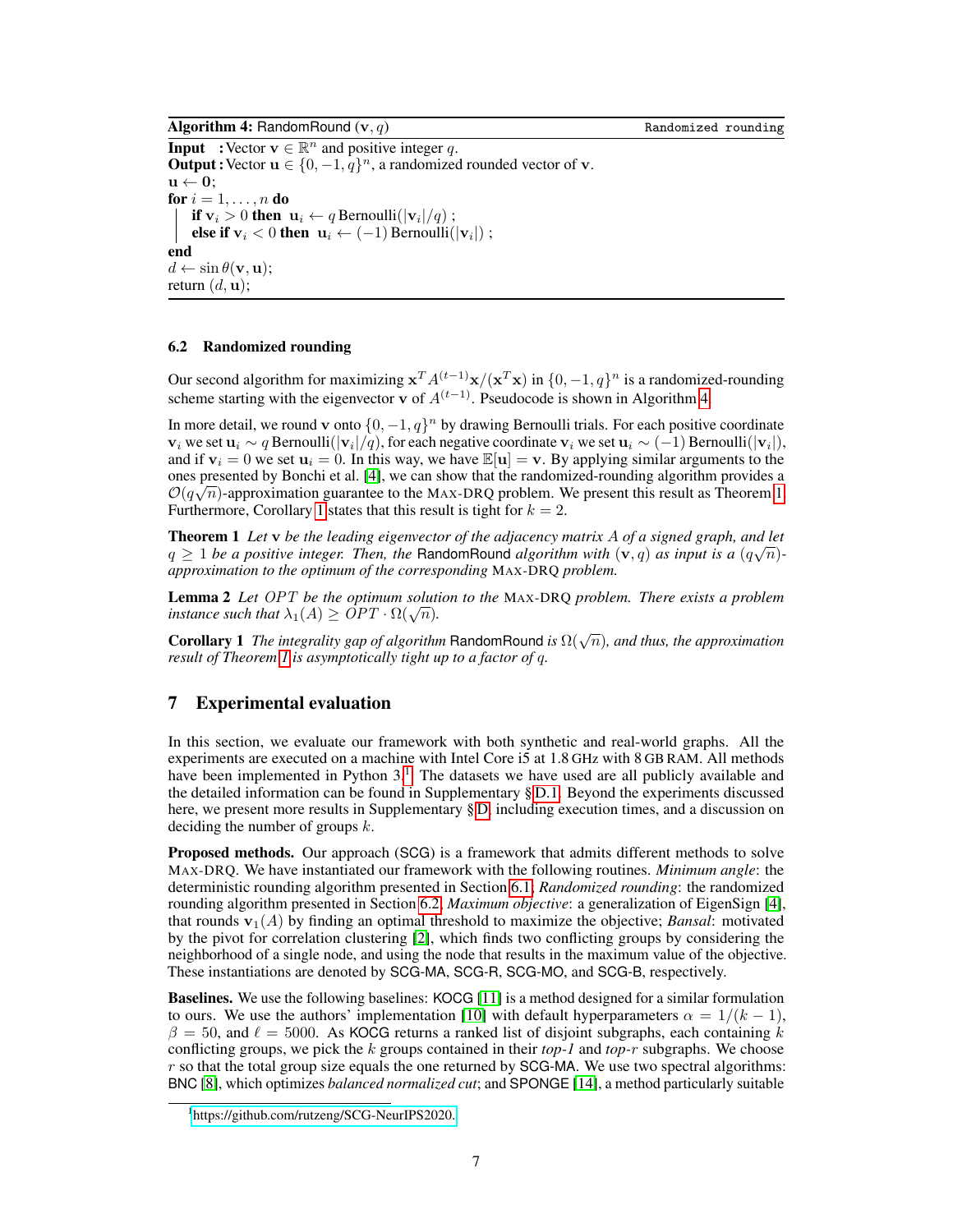|       |                 | WoW-EP8 | Bitcoin | WikiVot | Referendum | Slashdot | WikiCon | Epinions | WikiPol |
|-------|-----------------|---------|---------|---------|------------|----------|---------|----------|---------|
|       | V               | 790     | 5881    | 7115    | 10884      | 82140    | 116717  | 131580   | 138587  |
|       | $E\vert$        | 116009  | 21492   | 100 693 | 251406     | 500481   | 2026646 | 711 210  | 715883  |
|       | $ E_- / E $     | 0.2     | 0.2     | 0.2     | 0.1        | 0.2      | 0.6     | 0.2      | 0.1     |
| $k=2$ | SCG-MA          | 236.6   | 28.8    | 71.5    | 172.2      | 77.5     | 155.2   | 128.3    | 82.8    |
|       | SCG-MO          | 236.6   | 29.5    | 71.7    | 174.1      | 79.7     | 175.7   | 128.7    | 88.4    |
|       | SCG-B           | 200.6   | 21.7    | 37.6    | 116.3      | 61.0     | 129.3   | 156.4    | 46.5    |
|       | SCG-R           | 218.3   | 14.9    | 55.7    | 119.6      | 29.9     | 100.2   | 70.9     | 36.0    |
|       | KOCG-top-1      | 9.0     | 3.6     | 4.0     | 4.3        | 1.0      | 6.2     | 4.2      | 1.0     |
|       | $KOG$ -top- $r$ | 18.2    | 3.8     | 2.5     | 14.0       | 3.7      | 2.4     | 6.2      | 0.9     |
|       | $BNC-k$         | 184.6   | 5.3     | 15.8    | 41.5       |          |         |          |         |
|       | $BNC-(k+1)$     | $-0.7$  | $-10.8$ | $-1.0$  | $-1.0$     |          |         |          |         |
|       | $SPONGE-k$      | 191.4   | 5.1     | 15.8    | 41.5       |          |         |          |         |
|       | SPONGE- $(k+1)$ | 88.0    | 1.0     | 1.0     | 1.0        |          |         |          |         |
| $k=6$ | SCG-MA          | 207.3   | 14.6    | 45.5    | 84.9       | 37.8     | 102.6   | 88.8     | 57.5    |
|       | SCG-MO          | 226.9   | 15.2    | 47.0    | 55.6       | 34.6     | 111.6   | 129.2    | 41.8    |
|       | SCG-B           | 211.6   | 9.3     | 23.3    | 116.2      | 47.7     | 46.1    | 94.5     | 46.0    |
|       | SCG-R           | 198.1   | 5.0     | 9.7     | 39.8       | 7.3      | 16.2    | 39.4     | 5.5     |
|       | KOCG-top-1      | 7.0     | 4.4     | 5.5     | 8.8        | 2.6      | 4.5     | 8.7      | 4.8     |
|       | $KOG$ -top- $r$ | 8.5     | 2.9     | 2.9     | 5.0        | 3.6      | 4.0     | 6.5      | 3.0     |
|       | $BNC-k$         | 185.2   | 5.2     | 15.8    | 41.5       |          |         |          |         |
|       | $BNC-(k+1)$     | $-0.2$  | $-4.2$  | $-1.1$  | $-0.8$     |          |         |          |         |
|       | $SPONGE-k$      | 58.5    | 5.0     | 15.8    | 41.5       |          |         |          |         |
|       | SPONGE- $(k+1)$ | 48.1    | 0.8     | 1.0     | 1.0        |          |         |          |         |

<span id="page-7-0"></span>Table 1: Polarity objective (Equation [\(6\)](#page-3-0)) achieved by the proposed methods and the baselines on real-world signed graphs, for two different values of  $k$ : the number of conflicting groups to be detected. Dashes indicate that a method exceeded the memory limit.

for sparse graphs and large  $k$ . To detect  $k$  conflicting groups using the spectral clustering algorithms, we compare with two approaches. The first approach is to directly apply BNC and SPONGE to detect  $k$  clusters and return all the detected clusters as conflicting groups. The second approach is to detect  $(k+1)$  clusters, then heuristically treat the largest cluster as the non-conflicting cluster, and return the  $k$  smallest clusters as the detected conflicting groups. Let BNC- $k$  and SPONGE- $k$  denote SPONGE and BNC with the first approach and let BNC- $(k + 1)$  and SPONGE- $(k + 1)$  denote the two with the second approach. We use a publicly-available implementation [\[15\]](#page-10-17) for BNC and SPONGE.

Results on real-world networks. We first measure the quality of the proposed methods and baselines with respect to the polarity objective, i.e., Equation [\(6\)](#page-3-0), on real-world signed graphs. The results are shown in Table [1.](#page-7-0) The running times of all methods are listed in Supplementary § [D.2.](#page-0-0) We observe that mostly, SCG-MA and SCG-MO achieve the best polarity scores. They are also the fastest, and usually find larger groups. An example of the sizes of the groups found by all methods is given in Supplementary § [D.3.](#page-0-0) The SCG-B algorithm identifies conflicting groups by exploring local neighborhoods, and its detected groups tend to be located around high-degree nodes. Although SCG-B achieves the largest polarity on Referendum for  $k = 6$ , it only detects 2 groups, already covered by SCG-MA and SCG-MO. As the groups are not necessarily the high-degree nodes, SCG-B performs less competitive on WikiVot and WikiCon for  $k = 6$ . Finally, SCG-R is not as competitive as SCG-MA or SCG-MO and is slower due to random sampling.

With respect to our direct competitor KOCG, the KOCG-top-1 variant performs slightly better than KOCG-top-r when  $k = 6$ . As KOCG finds groups in local regions, KOCG-top-1 returns much smaller groups than the other methods. On the contrary, KOCG-top-r intersects several local groups in different graph regions but remains ineffective compared to SCG-MA under the same total group size. All KOCG settings perform worse than BNC and SPONGE on the first 4 datasets.

Finally, the spectral-clustering methods BNC and SPONGE exceed the memory limit (caused by  $k$ -means) on large datasets. The k groups returned by BNC-k and SPONGE-k usually consist of one large group with many non-conflicting nodes and  $k - 1$  very small groups. Since BNC-( $k + 1$ ) and SPONGE- $(k + 1)$  can use the spare cluster to put the non-conflicting nodes, we expect they perform better than BNC- $k$  and SPONGE- $k$  but it turns out to be worse on all 4 real-world networks. Despite of the unexpected results, both versions of BNC and SPONGE are less effective than SCG-MA and SCG-MO at finding conflicting groups in real-world graphs.

Results on synthetic graphs. In our second experiment, we use synthetic graphs to measure how well the methods recover ground-truth conflicting groups. We use the *modified signed stochastic*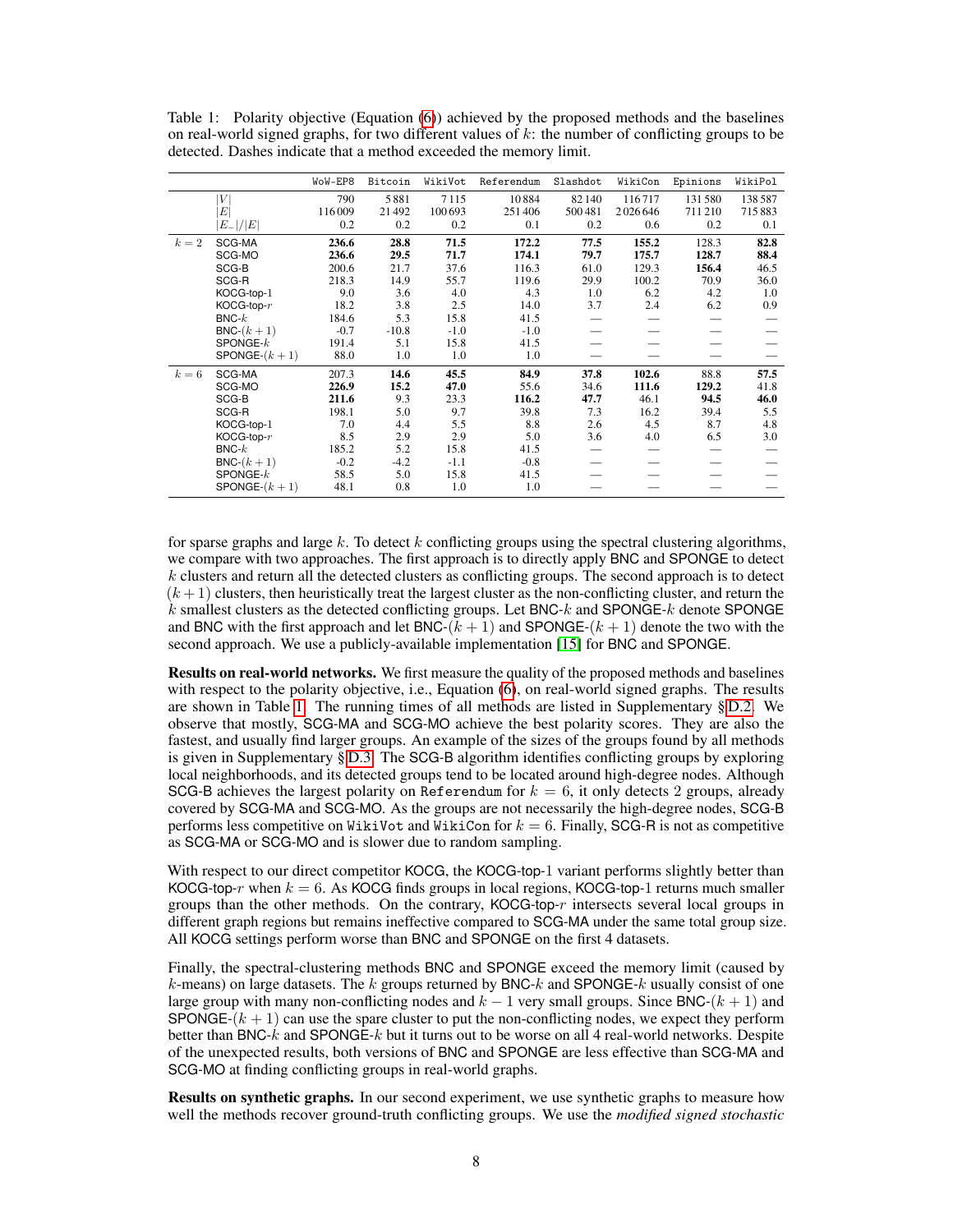

<span id="page-8-0"></span>Figure 1:  $F_1$ -score (left) and polarity score (right) as a function of the parameter  $\eta$ . The input signed graphs are generated by the m-SSBM model, for a graph of size  $n = 2000$ , with  $k = 6$  ground-truth groups, each having size  $\ell = 100$ .

*block model* (m-SSBM) [\[4\]](#page-9-6), which has 4 parameters; n: the graph size; k: the number of conflicting groups;  $\ell$ : the size of each of the conflicting groups (all have the same size); and  $\eta \in [0, 1]$ : a parameter that controls the edge probabilities. Edges in the same group are positive with probability  $1 - \eta$  and negative or absent with probability  $\eta/2$ . Edges between distinct groups are negative with probability  $1 - \eta$  and positive or absent with probability  $\eta/2$ . All other edges have equal probability of min $(\eta, 1/2)$  of being positive or negative. Hence, the smaller the value of  $\eta$ , the denser the conflicting groups and the lower the noise level. Note that the conflicting groups only emerge when  $\eta$   $\leq$  2/3, since m-SSBM is expected to have more negative edges in the groups and more positive edge between groups if  $n > 2/3$ .

In this experiment we measure the recovery rate of the ground-truth groups using the  $F_1$  score, with precision and recall averaged over all groups. In Figure [1](#page-8-0) we report the results of the m-SSBM model with parameters  $n = 2000$ ,  $k = 6$ ,  $\ell = 100$ , and  $\eta = 0: 0.1: 0.6$ . Each setting is repeated 20 times, and we report the average  $F_1$  score and polarity scores.

As seen in Figure [1,](#page-8-0) the recovery rate  $(F_1 \text{ score})$  for all methods declines with  $\eta$ , since the graph becomes sparser and more noisy. It is clear that SCG-MA and SCG-MO are robust methods, handling very well the increasing noise level. It is worth noting that SPONGE- $(k + 1)$  performs the best in this experiment with respect to both  $F_1$  and polarity. We also see that SCG-B is less competitive here, as in this data the conflicting groups are not concentrated around high-degree nodes. In summary, under the m-SSBM model, our polarity score is consistent with the  $\overline{F_1}$  score, and our proposed methods SCG-MA and SCG-MO are effective in detecting the ground-truth conflicting groups.

# 8 Conclusions and future work

We propose an efficient method for detecting  $k$  conflicting groups in a signed network. Our approach relies on interpreting the problem objective in terms of the Laplacian of a complete graph, characterizing the spectral properties of this matrix, and deriving a novel formulation in which each conflicting group is characterized by the solution to the maximum discrete Rayleigh quotient problem.

Our work opens several exciting directions for future work. First, it remains open whether we can improve the  $\mathcal{O}(\sqrt{n})$ -approximation for the maximum discrete Rayleigh quotient problem, using an approach that does not rely on rounding the leading eigenvector, such as by extending the SDP-based algorithm in [\[3\]](#page-9-11). Second, it would be interesting to explore the applicability of our approach to unsigned graphs for the task of detecting dense subgraphs. Third, the modified Stochastic Block Model (m-SSBM) is actually a special case of Label Stochastic Block Model (LSBM) [\[23\]](#page-10-18). It would be relevant to analyze the recovery guarantee of our proposed method in m-SSBM with respect to the fundamental limit results [\[44\]](#page-11-11) and the interplay with the Bethe-Hessian operator [\[34\]](#page-10-19) in the sparse regime. Finally, the difference in the empirical performance of our two rounding techniques and the spectral clustering baseline SPONGE [\[14\]](#page-9-2) in the real-world networks and the synthetic network is somewhat striking. It is possible that some properties or structures exist in the real-world networks but not in the synthetic networks. An interesting question is to explain this behavior analytically, in particular with respect to properties of real-world networks.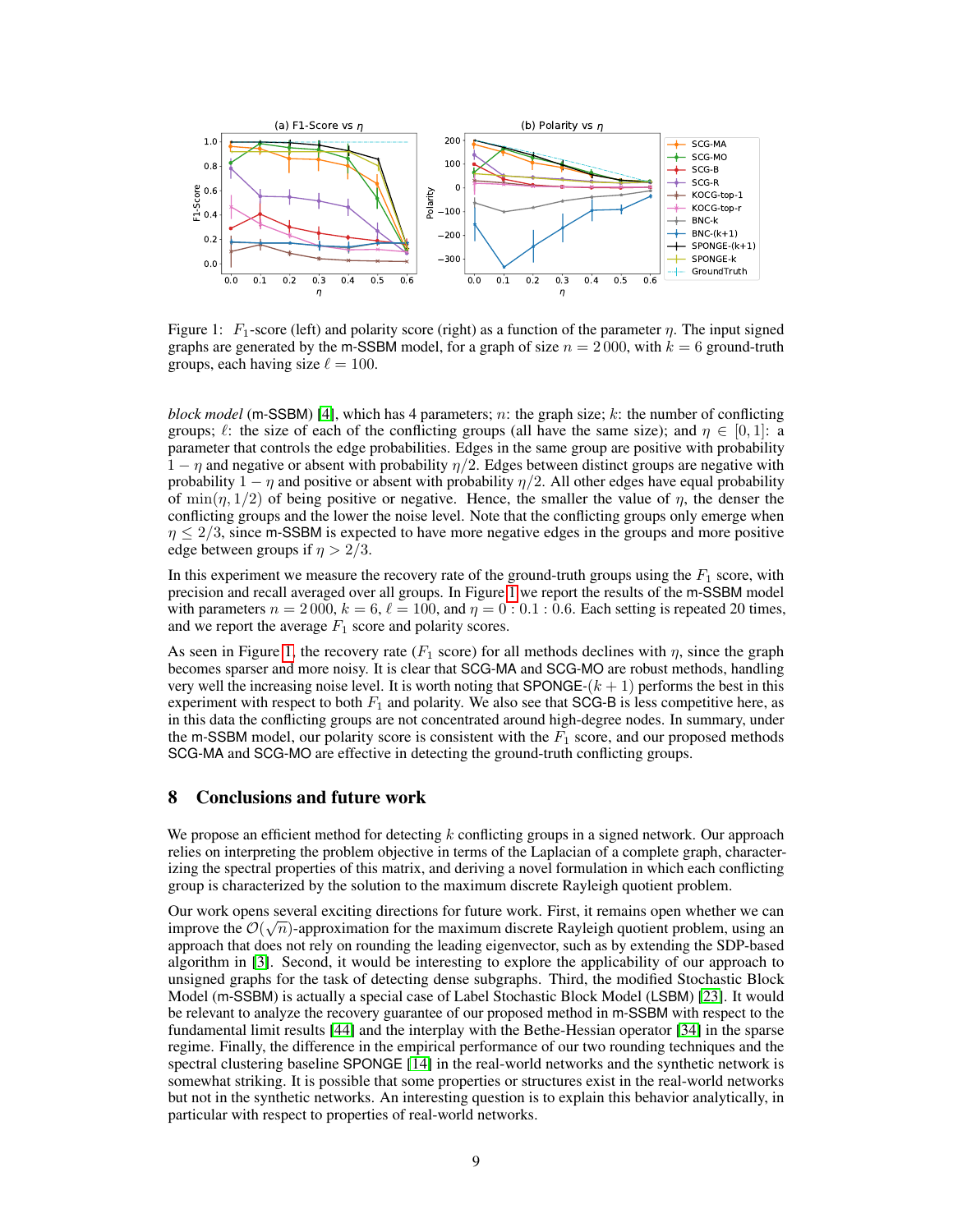## Acknowledgments

We thank the anonymous reviewers for their insightful feedback. We thank Stefan Neumann for pointing to us the work of Bhaskara et al. [\[3\]](#page-9-11). This research is supported by the Academy of Finland projects AIDA (317085) and MLDB (325117), the ERC Advanced Grant REBOUND (834862), the EC H2020 RIA project SoBigData (871042), and the Wallenberg AI, Autonomous Systems and Software Program (WASP) funded by the Knut and Alice Wallenberg Foundation.

#### Broader Impact

As the task we tackle in this paper belongs to the broad category of data mining, and as our study is mainly of theoretical nature, the impact of our work to the society is indirect. With respect to positive consequences, we name two possible applications that could impact the modern society. First, the rise of polarization and fake news is related to the existence of conflicting groups. Thus, having an efficient characterization tool is the first step to mitigate the situation. Second, both collaboration and competition exist in a diverse environment and detecting conflicting groups helps to understand the interplay of the two. With respect to negative consequences, we do not foresee specific issues when applying our method.

#### References

- <span id="page-9-4"></span>[1] Lada A Adamic and Natalie Glance. The political blogosphere and the 2004 us election: divided they blog. In *Proc. of Link discovery workshop*, 2005.
- <span id="page-9-8"></span>[2] Nikhil Bansal, Avrim Blum, and Shuchi Chawla. Correlation clustering. *Machine learning*, 2004.
- <span id="page-9-11"></span>[3] Aditya Bhaskara, Moses Charikar, Rajsekar Manokaran, and Aravindan Vijayaraghavan. On quadratic programming with a ratio objective. In *Proc. of ICALP*. Springer, 2012.
- <span id="page-9-6"></span>[4] Francesco Bonchi, Edoardo Galimberti, Aristides Gionis, Bruno Ordozgoiti, and Giancarlo Ruffo. Discovering polarized communities in signed networks. In *Proc. of CIKM*, 2019.
- <span id="page-9-9"></span>[5] Moses Charikar and Anthony Wirth. Maximizing quadratic programs: Extending grothendieck's inequality. In *Proc. of FOCS*, 2004.
- <span id="page-9-10"></span>[6] Moses Charikar, Venkatesan Guruswami, and Anthony Wirth. Clustering with qualitative information. *Journal of Computer and System Sciences*, 2005.
- <span id="page-9-0"></span>[7] Yiqi Chen, Tieyun Qian, Huan Liu, and Ke Sun. " bridge" enhanced signed directed network embedding. In *Proc. of CIKM*, 2018.
- <span id="page-9-1"></span>[8] Kai-Yang Chiang, Joyce Jiyoung Whang, and Inderjit S Dhillon. Scalable clustering of signed networks using balance normalized cut. In *Proc. of CIKM*, 2012.
- <span id="page-9-3"></span>[9] Kai-Yang Chiang, Cho-Jui Hsieh, Nagarajan Natarajan, Inderjit S Dhillon, and Ambuj Tewari. Prediction and clustering in signed networks: a local to global perspective. *JMLR*, 2014.
- <span id="page-9-13"></span>[10] Lingyang Chu. Source code: Finding gangs in war from signed networks. [https://github.](https://github.com/lingyangchu/KOCG.SIGKDD2016) [com/lingyangchu/KOCG.SIGKDD2016](https://github.com/lingyangchu/KOCG.SIGKDD2016), 2016.
- <span id="page-9-12"></span>[11] Lingyang Chu, Zhefeng Wang, Jian Pei, Jiannan Wang, Zijin Zhao, and Enhong Chen. Finding gangs in war from signed networks. In *Proc. of KDD*, 2016.
- <span id="page-9-5"></span>[12] Nicole A Cooke. *Fake news and alternative facts: Information literacy in a post-truth era*. American Library Association, 2018.
- <span id="page-9-7"></span>[13] Mihai Cucuringu, Ioannis Koutis, Sanjay Chawla, Gary Miller, and Richard Peng. Simple and scalable constrained clustering: a generalized spectral method. In *Proc. of AISTATS*, 2016.
- <span id="page-9-2"></span>[14] Mihai Cucuringu, Peter Davies, Aldo Glielmo, and Hemant Tyagi. Sponge: A generalized eigenproblem for clustering signed networks. In *Proc. of AISTATS*, 2019.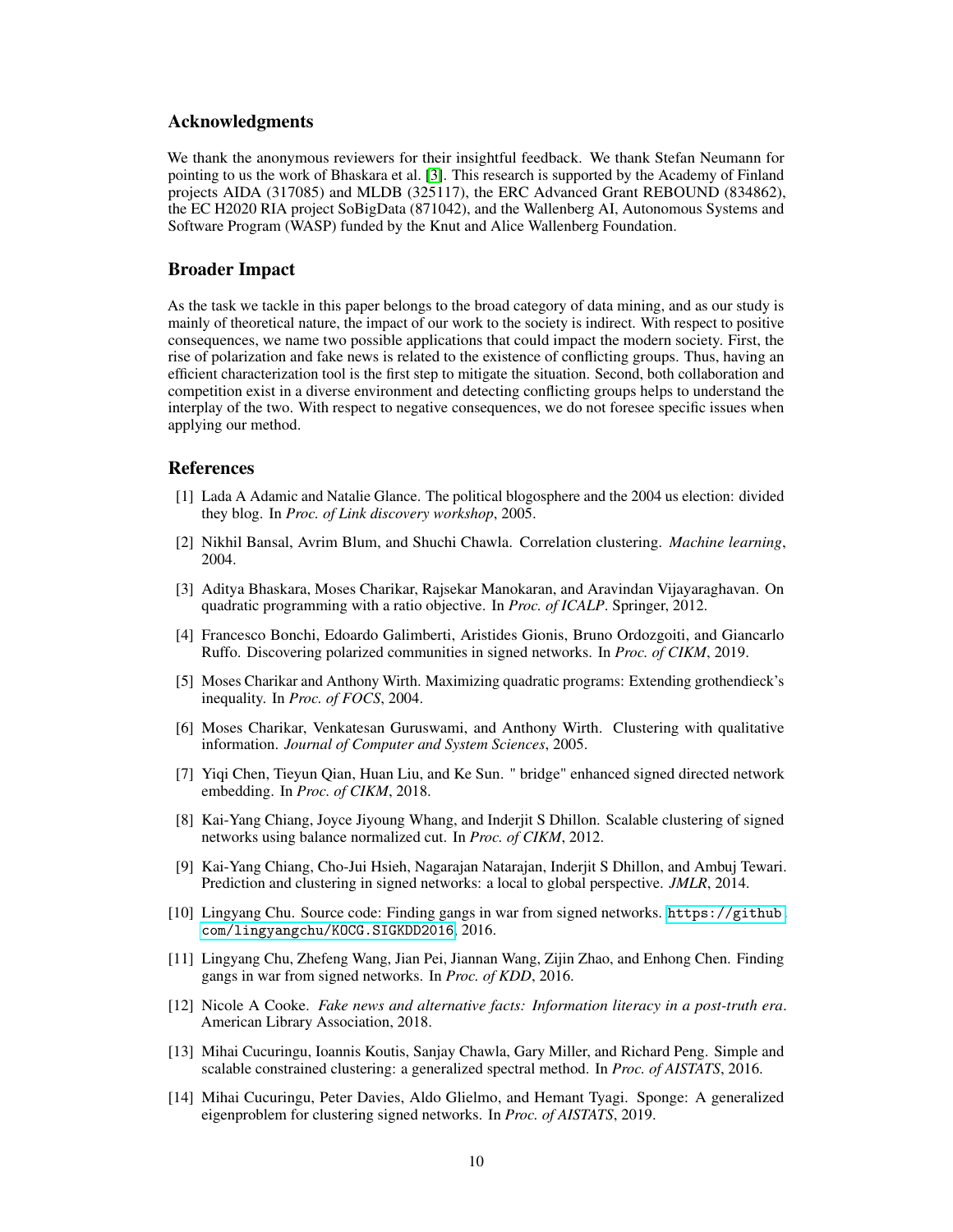- <span id="page-10-17"></span>[15] Peter Davies and Aldo Glielmo. Signet: A package for clustering of signed networks. [https:](https://github.com/alan-turing-institute/signet) [//github.com/alan-turing-institute/signet](https://github.com/alan-turing-institute/signet), 2019.
- <span id="page-10-10"></span>[16] Erik D Demaine, Dotan Emanuel, Amos Fiat, and Nicole Immorlica. Correlation clustering in general weighted graphs. *Proc. of STOC*, 2006.
- <span id="page-10-8"></span>[17] Seth Flaxman, Sharad Goel, and Justin M Rao. Filter bubbles, echo chambers, and online news consumption. *Public opinion quarterly*, 2016.
- <span id="page-10-13"></span>[18] Ming Gao, Ee-Peng Lim, David Lo, and Philips Kokoh Prasetyo. On detecting maximal quasi antagonistic communities in signed graphs. *Data mining and knowledge discovery*, 2016.
- <span id="page-10-9"></span>[19] R Kelly Garrett. Echo chambers online?: Politically motivated selective exposure among internet news users. *Journal of Computer-Mediated Communication*, 2009.
- <span id="page-10-1"></span>[20] Aristides Gionis, Antonis Matakos, Bruno Ordozgoiti, and Han Xiao. Mining signed networks: Theory and applications: Tutorial proposal for the web conference 2020. In *Companion Proceedings of the Web Conference 2020*, WWW '20, 2020.
- <span id="page-10-11"></span>[21] Ioannis Giotis and Venkatesan Guruswami. Correlation clustering with a fixed number of clusters. *Proc. of STOC*, 2006.
- <span id="page-10-0"></span>[22] Frank Harary et al. On the notion of balance of a signed graph. *The Michigan Mathematical Journal*, 1953.
- <span id="page-10-18"></span>[23] Simon Heimlicher, Marc Lelarge, and Laurent Massoulié. Community detection in the labelled stochastic block model. *Proc. of NIPS Workshop*, 2012.
- <span id="page-10-2"></span>[24] Amin Javari, Tyler Derr, Pouya Esmailian, Jiliang Tang, and Kevin Chen-Chuan Chang. Rose: Role-based signed network embedding. In *Proc. of The Web Conference*, 2020.
- <span id="page-10-3"></span>[25] Junghwan Kim, Haekyu Park, Ji-Eun Lee, and U Kang. Side: representation learning in signed directed networks. In *Proc. of WWW*, 2018.
- <span id="page-10-16"></span>[26] Effrosini Kokiopoulou, Jie Chen, and Yousef Saad. Trace optimization and eigenproblems in dimension reduction methods. *Numerical Linear Algebra with Applications*, 2011.
- <span id="page-10-4"></span>[27] Jérôme Kunegis, Stephan Schmidt, Andreas Lommatzsch, Jürgen Lerner, Ernesto W De Luca, and Sahin Albayrak. Spectral analysis of signed graphs for clustering, prediction and visualization. In *Proc. of ICDM*, 2010.
- <span id="page-10-6"></span>[28] Jure Leskovec, Daniel Huttenlocher, and Jon Kleinberg. Signed networks in social media. In *Proc. of SIGCHI*, 2010.
- <span id="page-10-14"></span>[29] David Lo, Didi Surian, Kuan Zhang, and Ee-Peng Lim. Mining direct antagonistic communities in explicit trust networks. In *Proc. of CIKM*, 2011.
- <span id="page-10-15"></span>[30] David Lo, Didi Surian, Philips Kokoh Prasetyo, Kuan Zhang, and Ee-Peng Lim. Mining direct antagonistic communities in signed social networks. *Information processing & management*, 2013.
- <span id="page-10-7"></span>[31] Michael McCluskey and Young Mie Kim. Moderatism or polarization? representation of advocacy groups' ideology in newspapers. *Journalism & Mass Communication Quarterly*, 2012.
- <span id="page-10-5"></span>[32] Pedro Mercado, Francesco Tudisco, and Matthias Hein. Spectral clustering of signed graphs via matrix power means. In *Proc. of ICML*, 2019.
- <span id="page-10-12"></span>[33] Gregory J Puleo and Olgica Milenkovic. Correlation clustering and biclustering with locally bounded errors. In *Proc. of ICML*, 2016.
- <span id="page-10-19"></span>[34] Alaa Saade, Florent Krzakala, and Lenka Zdeborová. Spectral clustering of graphs with the bethe hessian. In *Proc. of NIPS*, 2014.